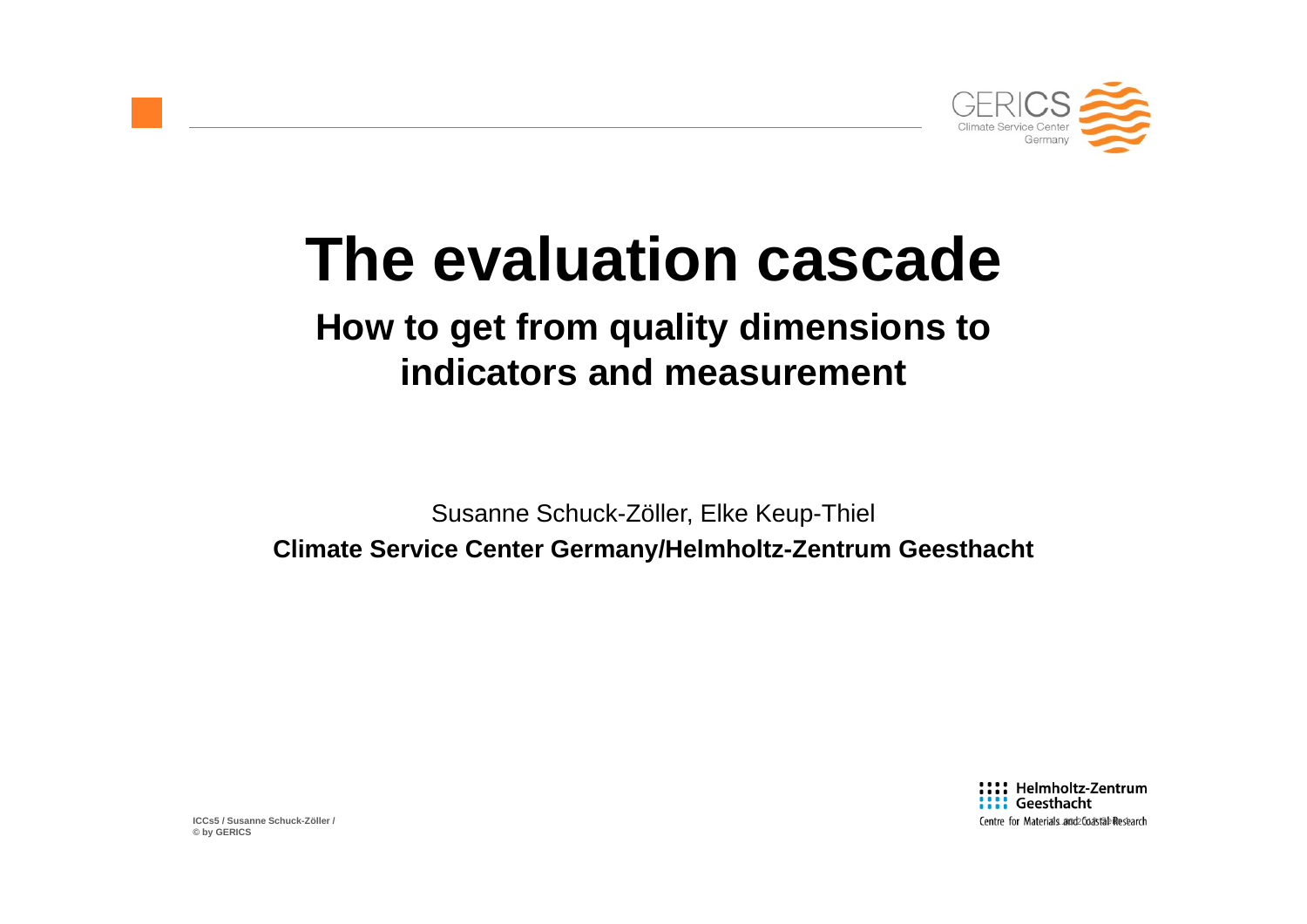

#### **How to get from quality dimensions to indicators and measurement**

- •Climate services and co-creation
- •Literature survey
- • Results and their application
	- $\bullet$ Evaluation of either process or result
	- •**• Evaluation cascade**
- •Preliminary analysis
- •• Outlook

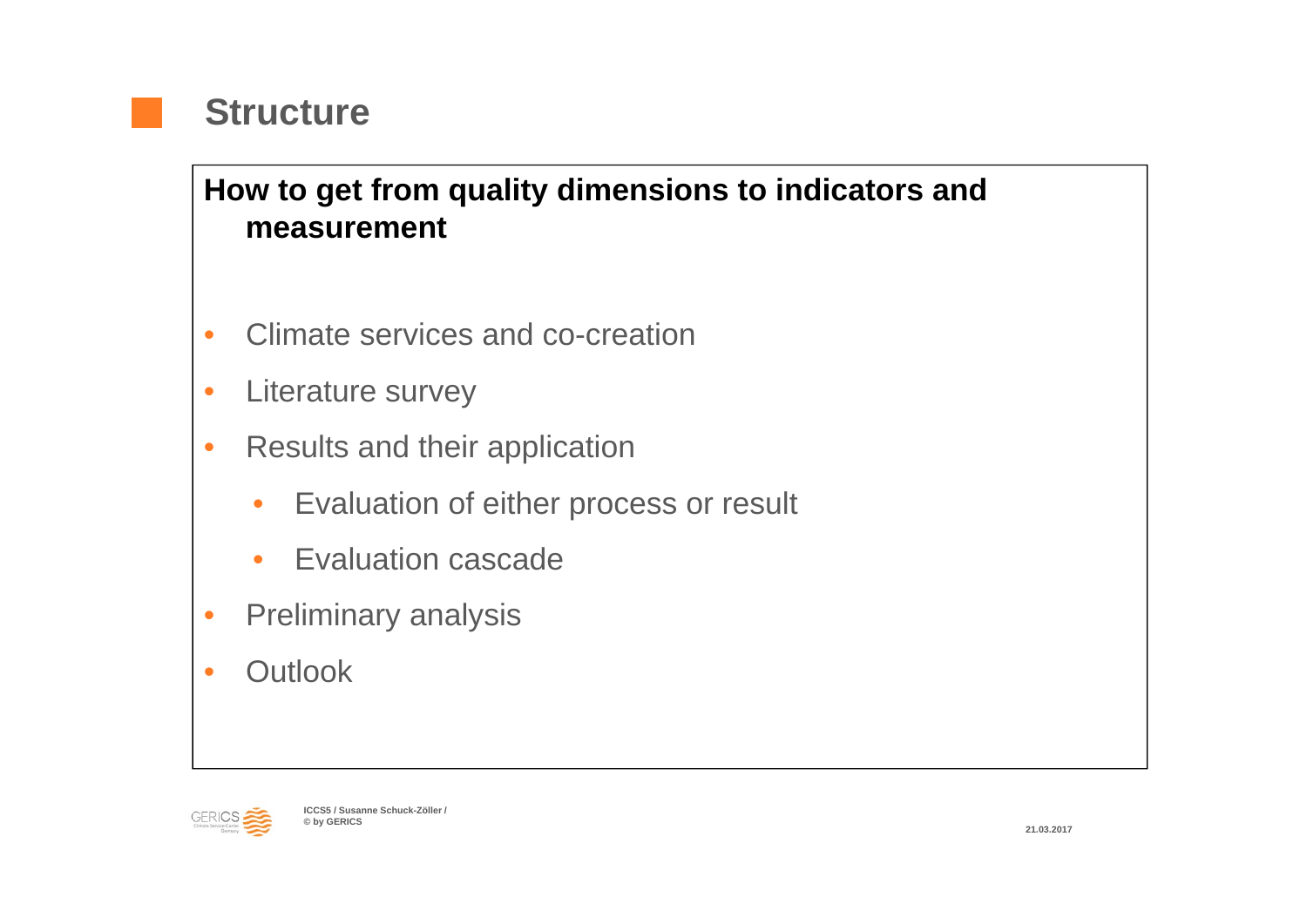## **Climate services and co-creation**



*"The development of climate services (…) requires a transdisciplinary approach of co-design, codevelopment and coevaluation"*

> European Commission (2015): Roadmap for Climate Services

- Products are being developed in **cooperation with the customers**
- П **Integrated research** of science and practice
- $\mathcal{L}_{\mathcal{A}}$  Climate services very often develop their products in co-creation (Mauser 2013)
- $\mathcal{L}_{\mathcal{A}}$  Closer look to all the co-activities and thetransdisciplinary research mode to improve product development in climate services

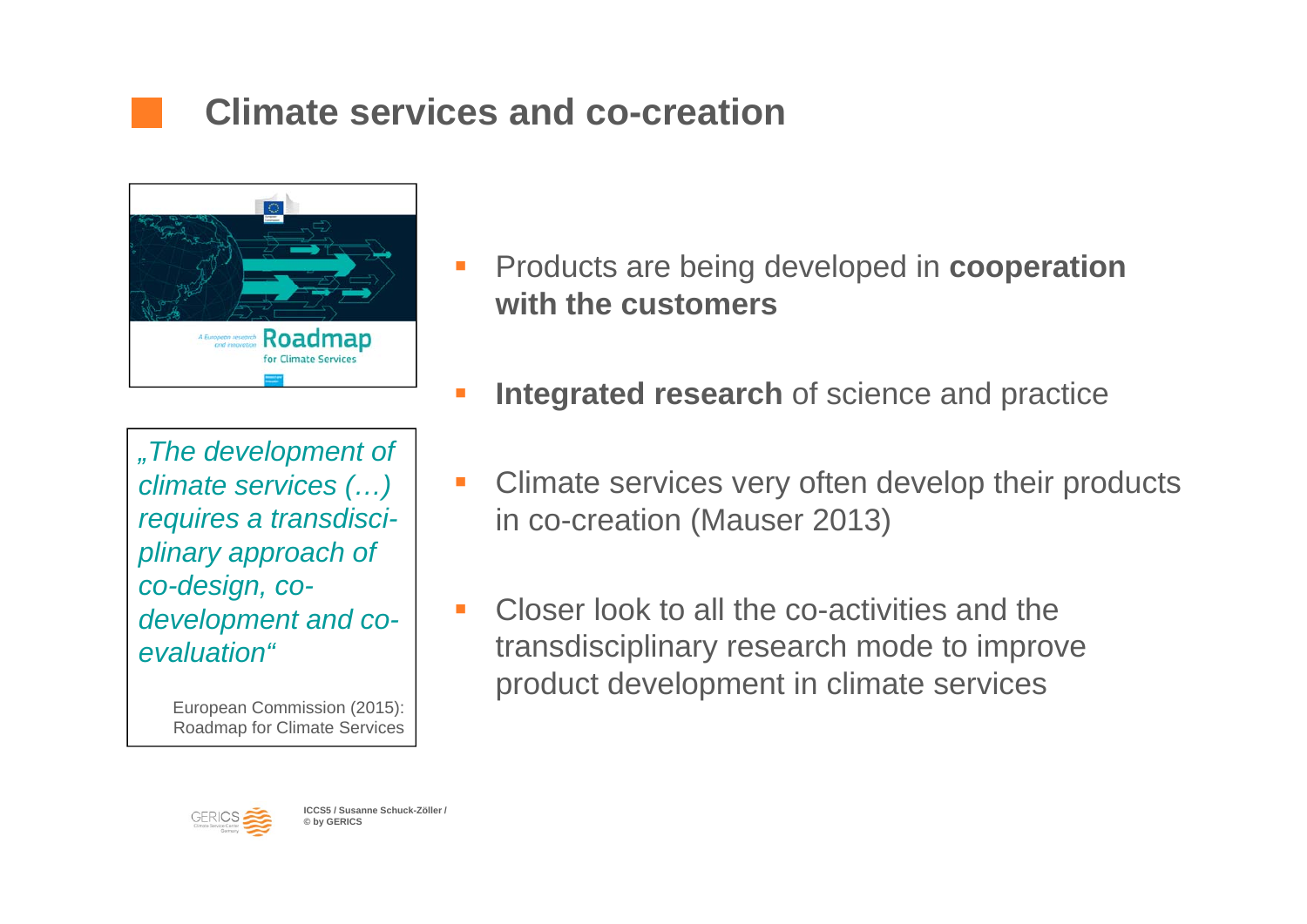

#### **Key questions, method of the survey**

Which systems can be established in order to ....

... evaluate the **processes** of co-creation of knowledge?

... evaluate the **results** of co-creation of knowledge?

… evaluate the **impact** of transdisciplinary research projects?

Survey is overarching **all different research fields**

**Mixed methods:**

**1) Keywords**

**2) snowball sampling**



**ICCS5 / Susanne Schuck-Zöller / © by GERICS**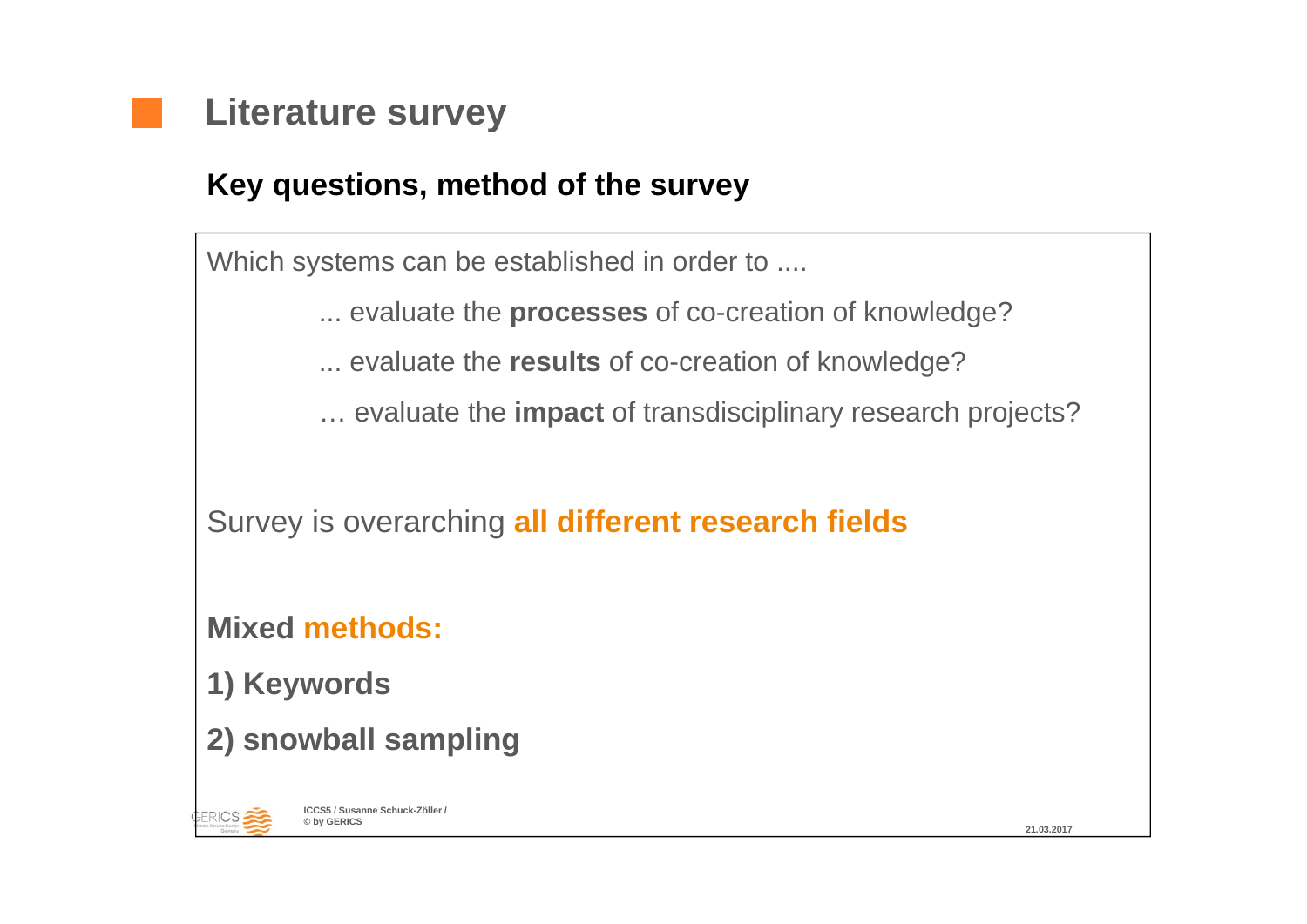# **Literature survey**

### **Search results from different fields**

**50 publications can be found be entering the different key words, originating from different scientific fields:**

- 1. Epistemology (17 articles)
- 2. Health (9 articles)
- 3. Sustainibility and ecology (18 articles)
- 4.Technology (3 articles)
- 5. Urban studies (3 articles)
- 6. Others (0 articles)

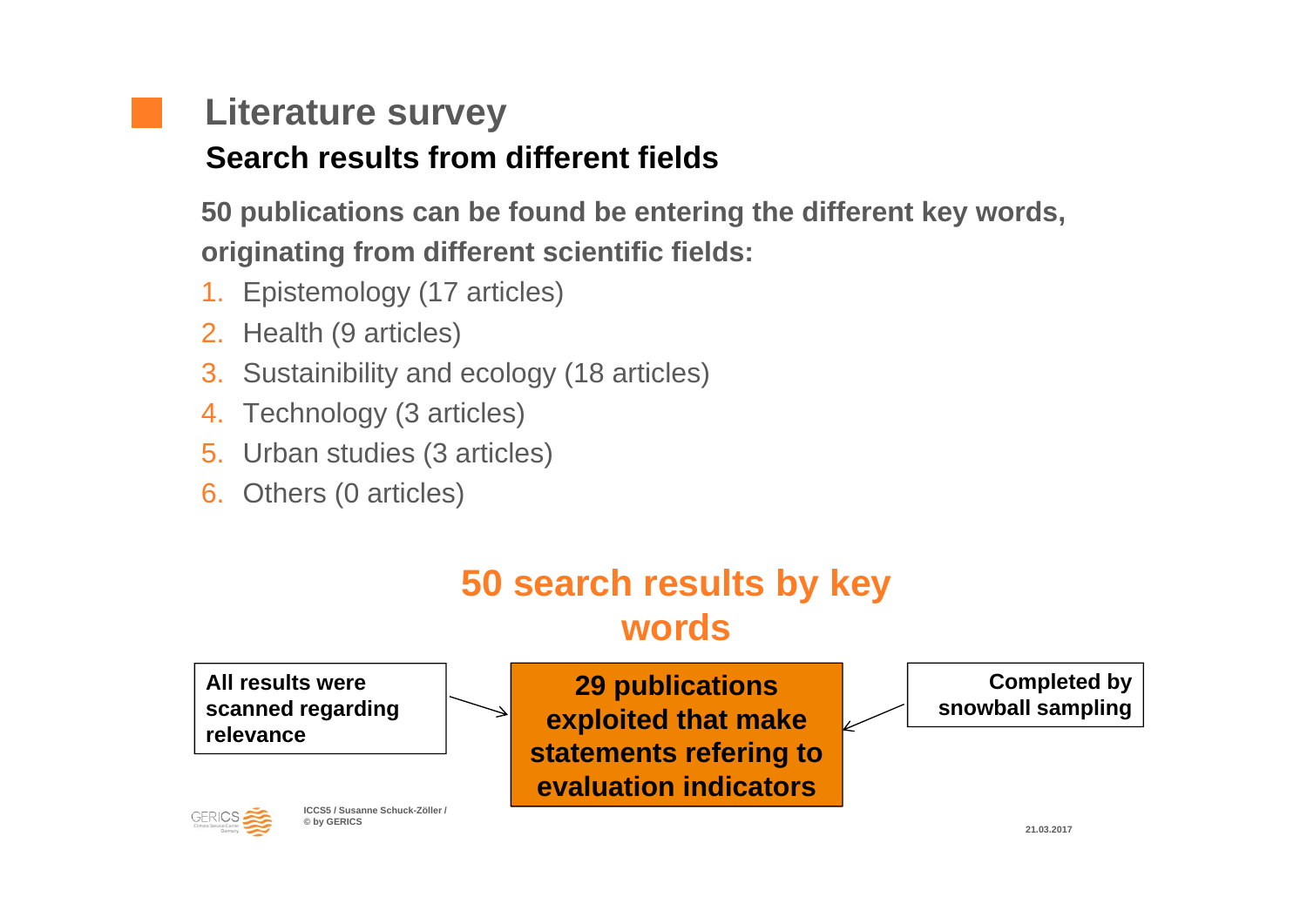

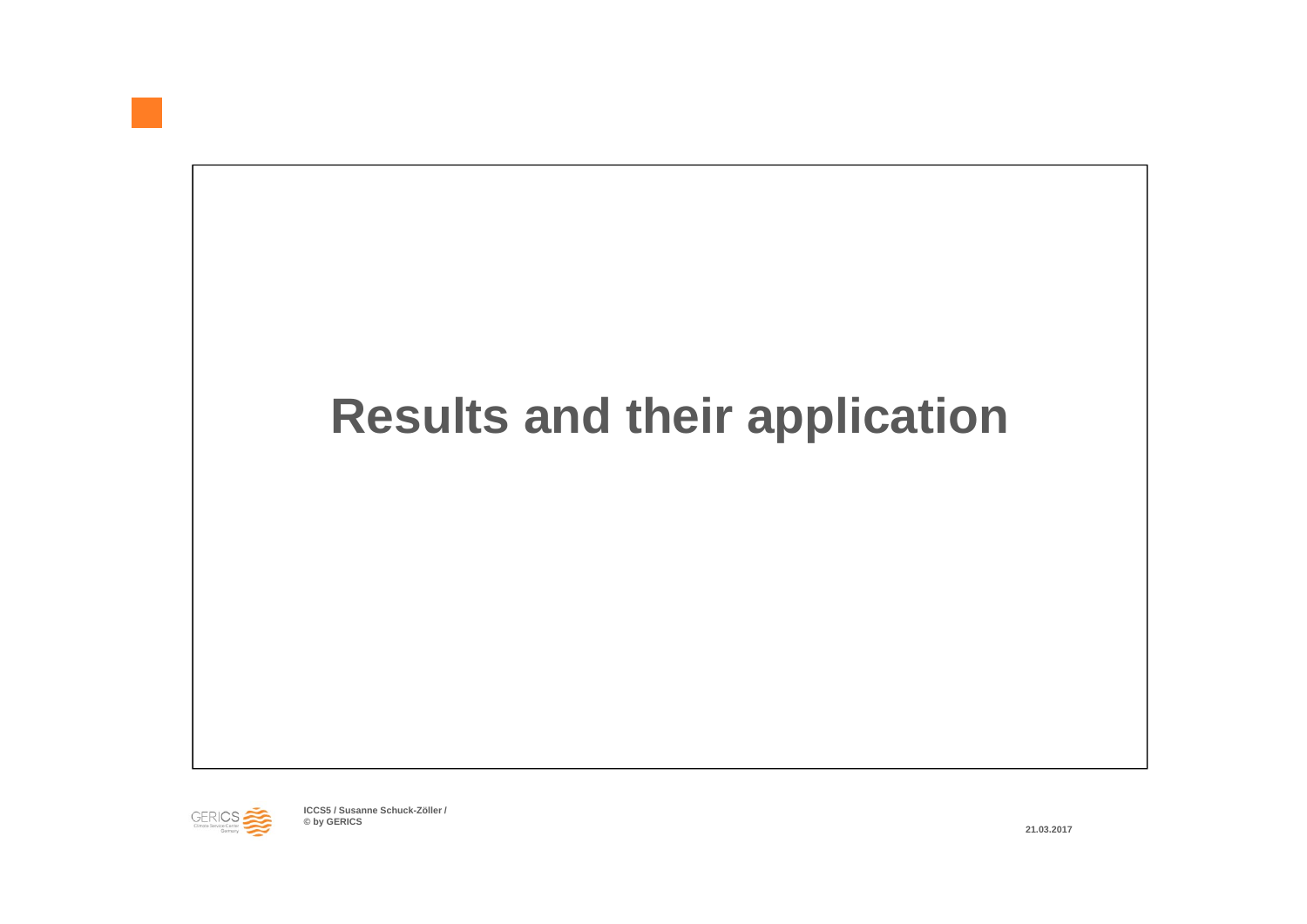## **Evaluation of either process or result**

**Process of co-creation**

#### **Final product, result of co-creation**



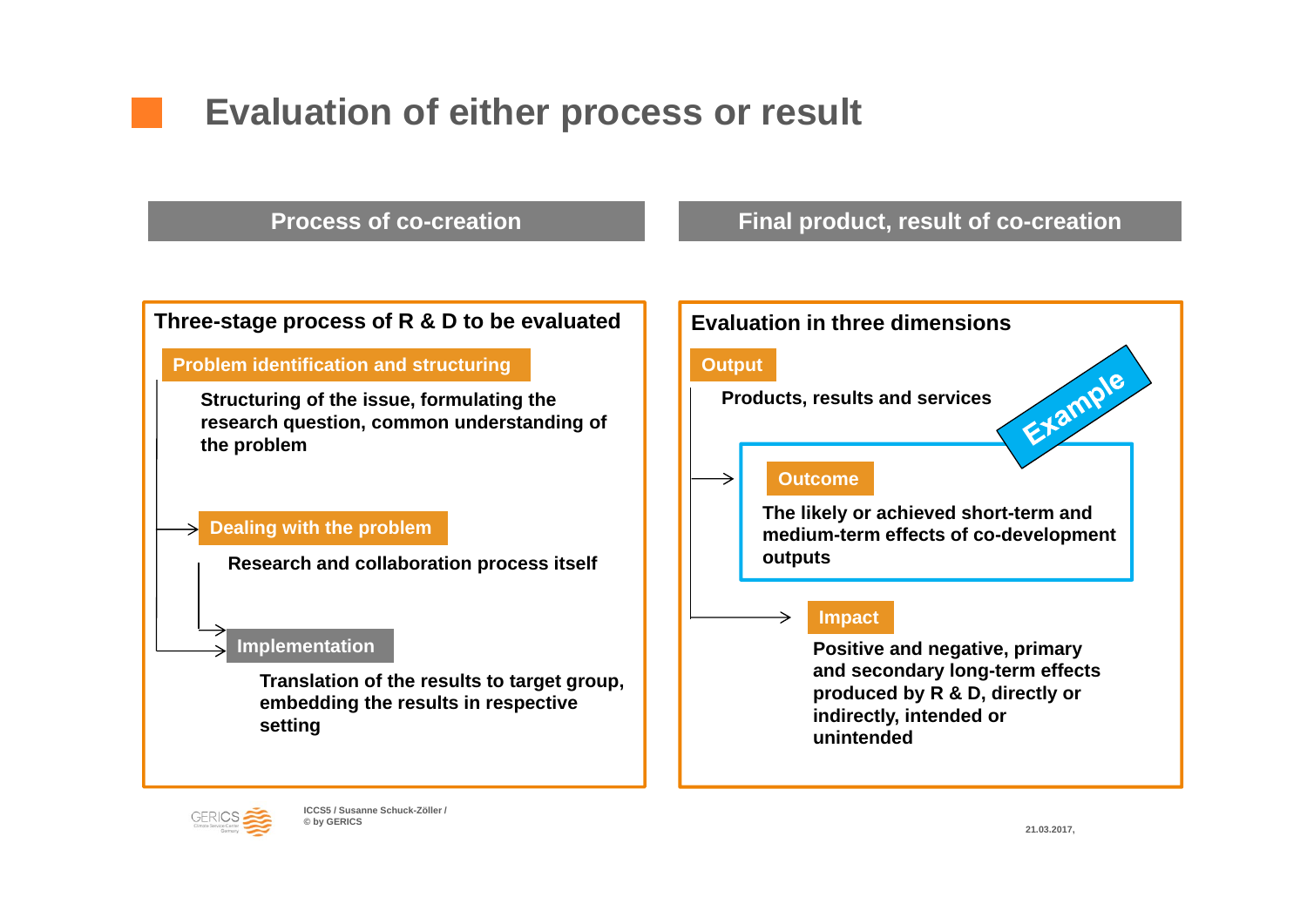Quality dimensions have to be made operational. A cascade from very general dimensions to very detailed measurement methods is agreed upon in nearly all literature contributions.

| <b>Dimension</b>                                                                                                                                                                                                        | <b>Criteria</b> | <b>Indicator</b> | <b>Methods</b>         |
|-------------------------------------------------------------------------------------------------------------------------------------------------------------------------------------------------------------------------|-----------------|------------------|------------------------|
| general                                                                                                                                                                                                                 |                 |                  | detailed and countable |
| Our literature survey provided dimensions, criterias, and indicators.<br>In the further presentation we added methods and ideas for measurement<br>as examples to better illustrate the idea of the evaluation cascade. |                 |                  |                        |

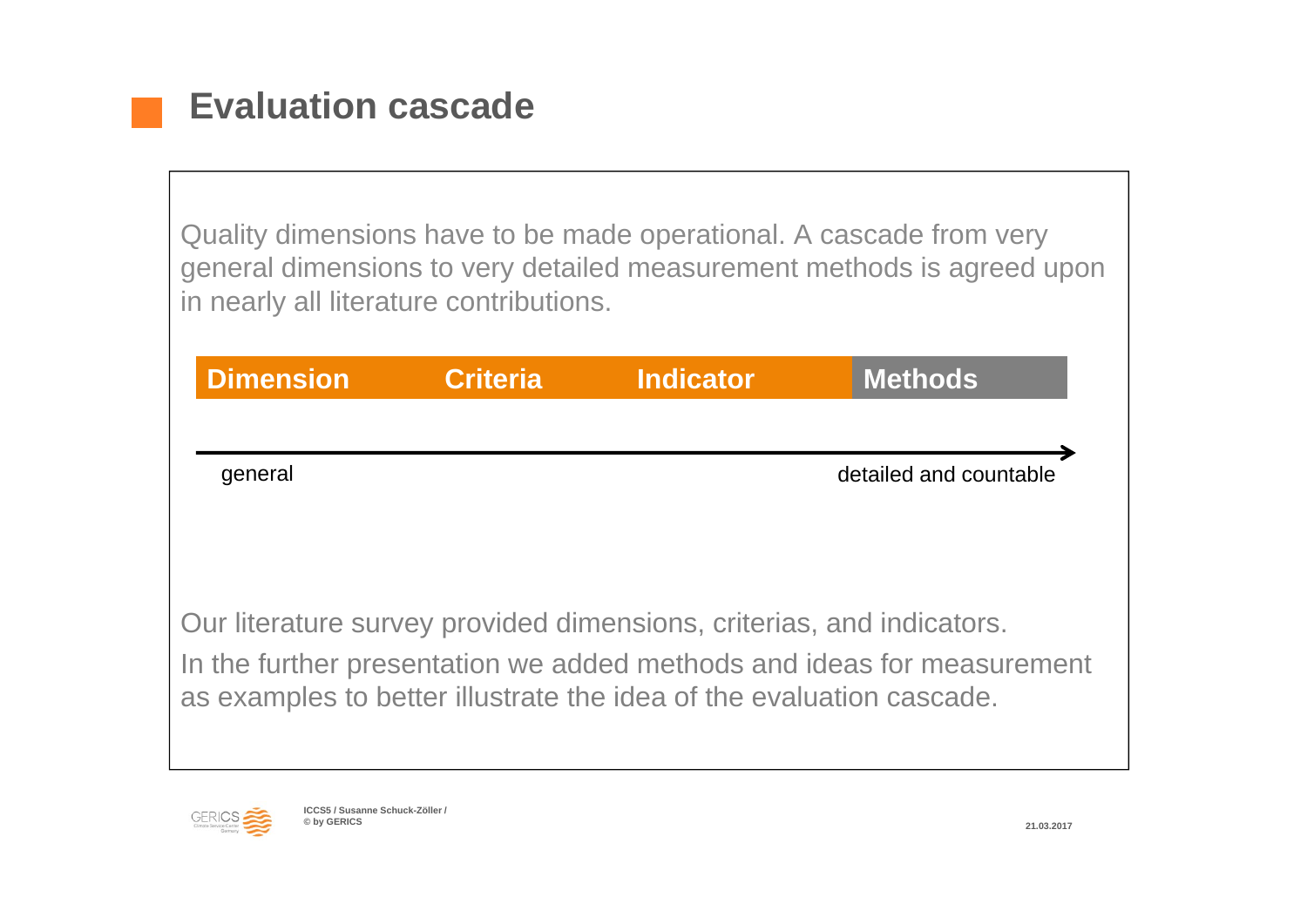

#### **Phase of problem identification and structuring**

| <b>Dimension</b>          | <b>Criteria</b> (examples)                                                                                                                                         | <b>Indicator</b>               | <b>Methods</b>                    |
|---------------------------|--------------------------------------------------------------------------------------------------------------------------------------------------------------------|--------------------------------|-----------------------------------|
| <b>Systemic quality</b>   | Understanding of<br>$\bullet$<br>systemic context and<br>factual<br>interdependencies<br>Clear problem definition<br>$\bullet$<br>and focus,<br>Societal relevance |                                |                                   |
| Scale spanning<br>quality | Constructive selection<br>$\bullet$<br>of participants                                                                                                             | <b>Stakeholder</b><br>Analysis | Check of project<br>documentation |
|                           | <b>Consideration of</b><br>$\bullet$<br>different scales of the<br>problem (temporal,<br>spatial, social)                                                          |                                |                                   |
| Prospective<br>quality    | Variability of goals<br>Space for reflection,<br>$\bullet$<br>iteration, flexibility in<br>changing directions                                                     |                                |                                   |

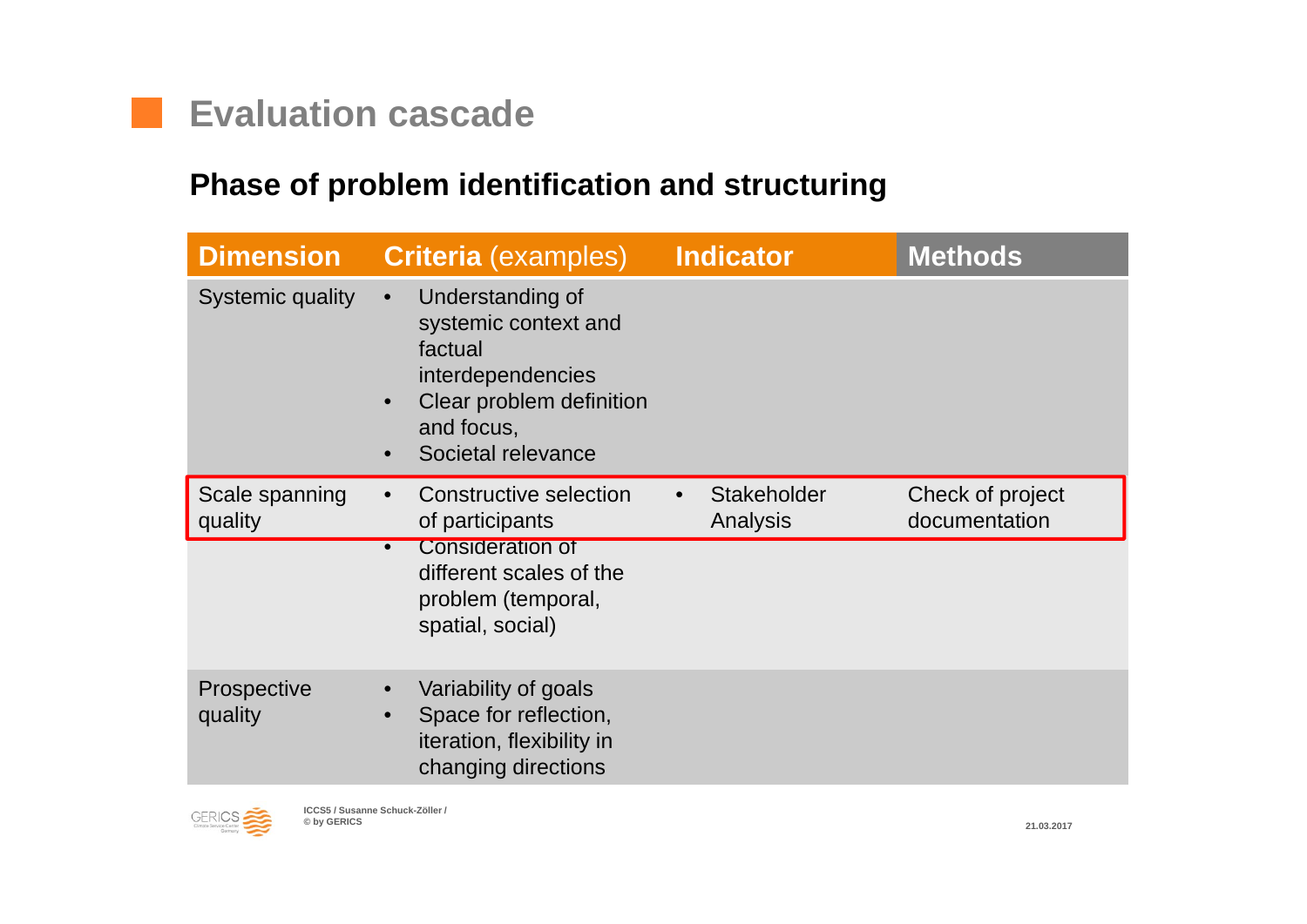## **Phase of dealing with the problem**

 $\mathcal{L}(\mathcal{A})$ 

| <b>Dimensions</b>           | <b>Criteria</b> (examples)                                                                                                                                                                                                     | <b>Indicators</b>                                       | <b>Methods</b>                                        |
|-----------------------------|--------------------------------------------------------------------------------------------------------------------------------------------------------------------------------------------------------------------------------|---------------------------------------------------------|-------------------------------------------------------|
| Context specific<br>quality | <b>Relation to concrete</b><br>$\bullet$<br>problems<br>Space for reflection and self-<br>$\bullet$<br>assessment<br>Handling of cognitive<br>$\bullet$<br>boundaries                                                          |                                                         |                                                       |
| Integrative quality         | Setting the scene for co-<br>$\bullet$<br>production of knowledge                                                                                                                                                              | Enough<br>$\bullet$<br>possibilities for<br>involvement | Interviews of<br>$\bullet$<br>project<br>participants |
|                             | Recognition of all kinds of<br>$\bullet$<br>knowledge and different<br>normative systems<br>Transparency of mutual<br>$\bullet$<br>expectations<br>Transparency of different<br>$\bullet$<br>roles                             |                                                         |                                                       |
| Method-based<br>quality     | Accountable, transparent<br>$\bullet$<br>generation and evaluation of<br>knowledge<br>Professional planning and<br>$\bullet$<br>management<br>Achievement of joint<br>$\bullet$<br>problem ownership<br>Organizational support |                                                         |                                                       |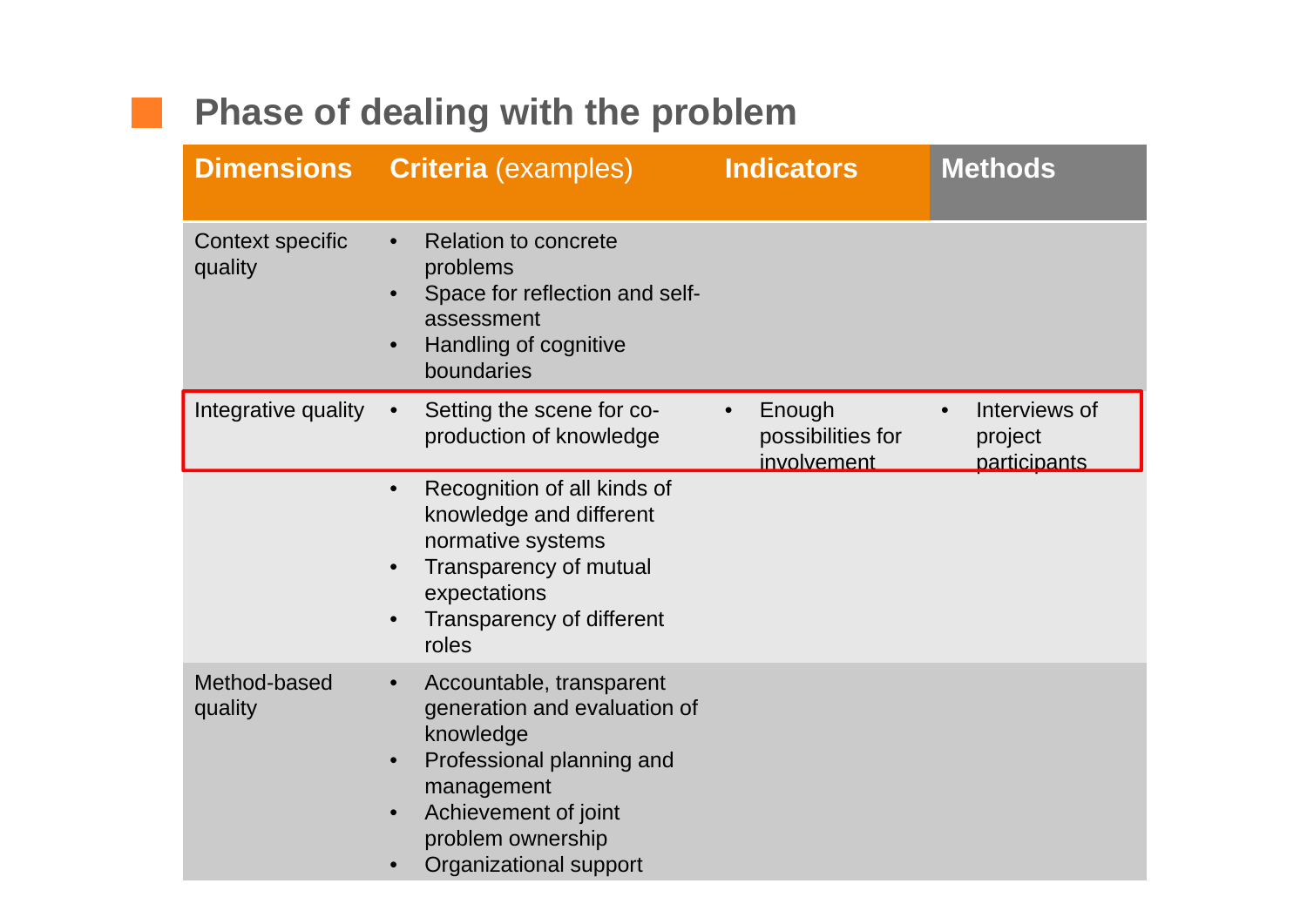## **Evaluation cascade and its application**

#### **Evaluation of results: Output and outcome**

| <b>Dimension Criteria</b>   |                                                                                                                                                                                                                                                                                    | <b>Indicator</b>                  | <b>Methods</b> |
|-----------------------------|------------------------------------------------------------------------------------------------------------------------------------------------------------------------------------------------------------------------------------------------------------------------------------|-----------------------------------|----------------|
| <b>Quality of</b><br>output | Multiplicity of scales, wide-<br>$\bullet$<br>ness, broadness, depth<br>Availability, visibility<br>$\bullet$<br>Principel usability,<br>manageability<br>Elaboration (science,<br>methods<br>Originality, innovation<br><b>Potential for further</b><br>development, connectivity |                                   | Etample        |
| Quality of<br>outcome       | Real use, application,<br>$\bullet$<br>performance                                                                                                                                                                                                                                 | Broad, depth, and<br>way of usage | Users' survey  |
|                             | <b>Clients' satisfaction</b><br>$\bullet$<br>Potential for transform-<br>ation, effect of learning<br>Dissemination, extension,<br>$\bullet$<br>perception<br>Utilisation (patents,<br>$\bullet$<br>licences)                                                                      |                                   |                |



**Tale**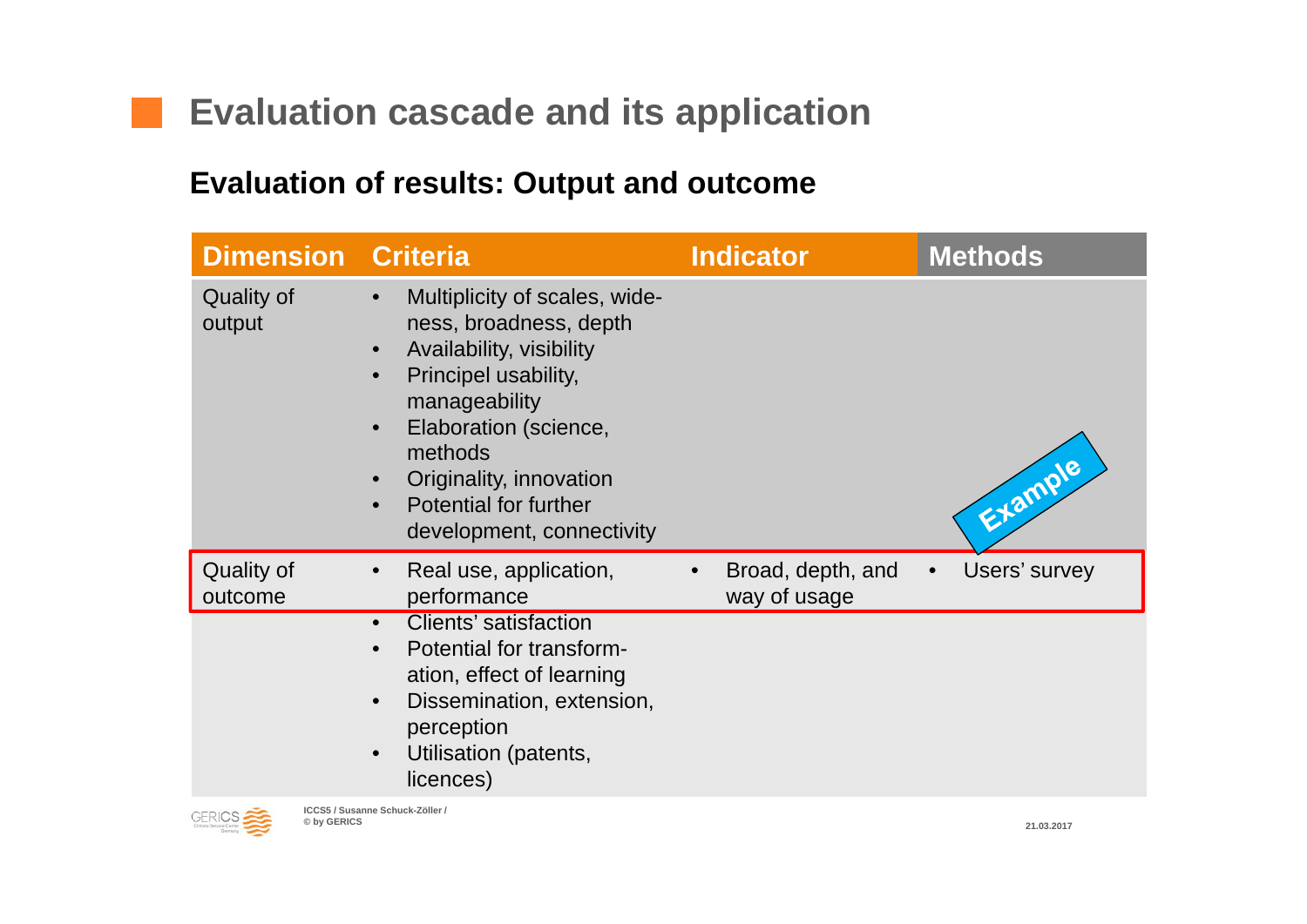



#### **Evaluation of results I: Outcome**

| <b>Dimension Criteria</b>          |                                                             | <b>Indicator</b>                            | <b>Methods</b>                                                                   |
|------------------------------------|-------------------------------------------------------------|---------------------------------------------|----------------------------------------------------------------------------------|
| <b>Quality of</b><br>outcome       | Real use, application,<br>$\bullet$<br>performance          | Broad, depth, and<br>way of usage           | Users' survey<br>$\bullet$                                                       |
|                                    | Questions related to the real use of products and services: |                                             |                                                                                  |
|                                    | Do you use the new product XY?                              | 0 yes                                       | 0 sometimes<br>0 <sub>no</sub>                                                   |
|                                    | How long do you use it per day?                             | 0.5 hours                                   | 0 2 hours<br>$0.5$ hours                                                         |
|                                    | Do you use all provided features?                           | 0 yes                                       | 0 sometimes<br>0 <sub>no</sub>                                                   |
| Is it easy to handle?              |                                                             | 0 yes                                       | 0 in some aspects 0 no                                                           |
|                                    | Does it facilitate your work?                               | 0 yes                                       | 0 sometimes<br>0 <sub>no</sub>                                                   |
|                                    | How do you judge the overall<br>relevance of the product?   | $\overline{4}$<br>3<br>high<br>very<br>high | $\overline{\mathbf{0}}^-$<br>$\mathbf{2}$<br>don't<br>low<br>very<br>low<br>know |
| GERICS <sup>2</sup><br>© by GERICS | ICCS5 / Susanne Schuck-Zöller /                             |                                             | 21 03 2017                                                                       |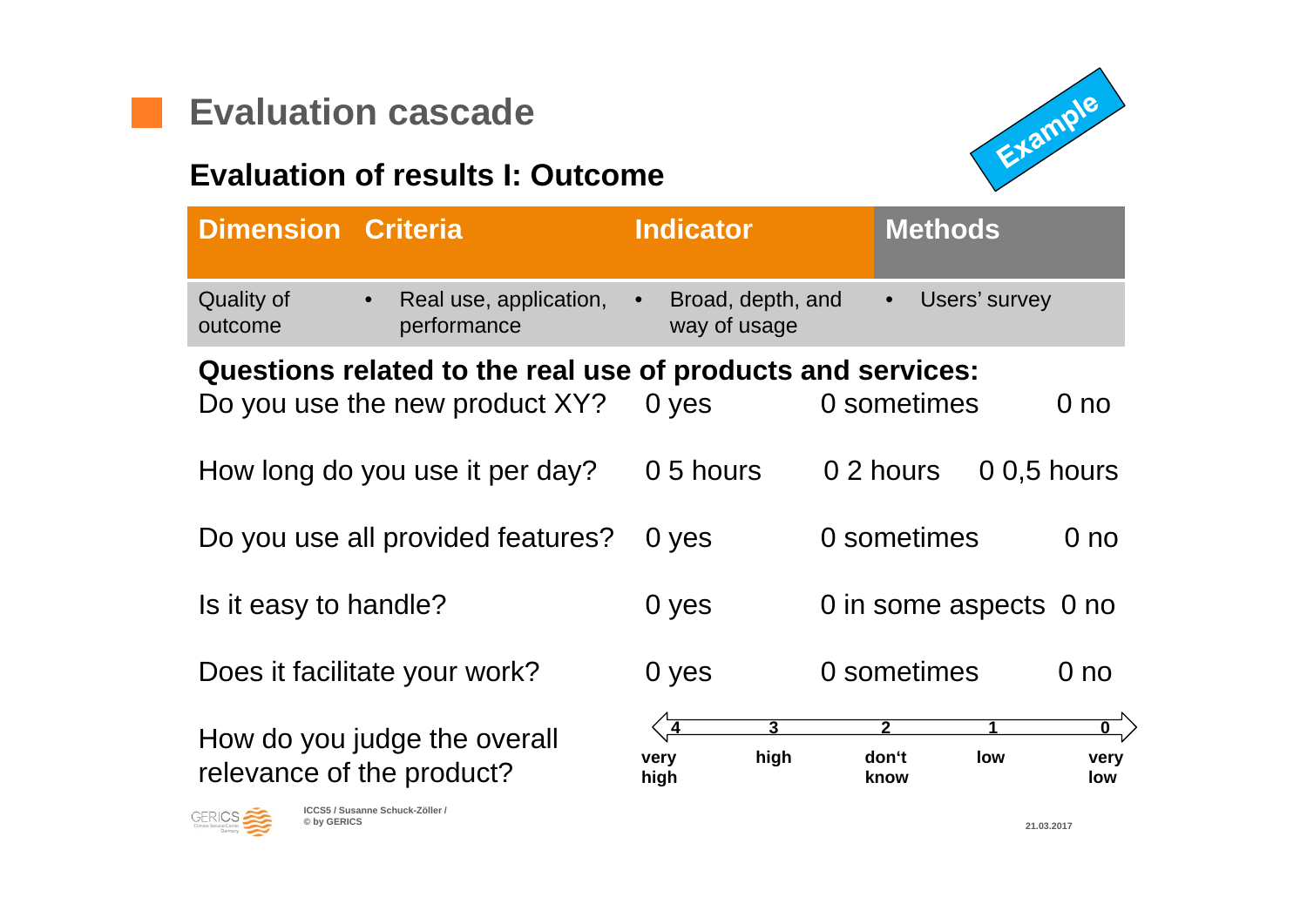## **Preliminary analysis**

- • Climate services can benefit a lot from other research fields in terms of transdisciplinary methodologies and evaluation
- • Literature provides a broad set of criteria but only few indicators and even less quantitative measurements
- •Evaluation of impact is being discussed very rarely
- • Following literature, an evaluation cascade and some pattern of a matrix can be generated, but in terms of evaluation methods and measurements new development is necessary to get a step further
- • No overall scheme, but selection of individual set of indicators to be chosen specifically for each product/project and evaluation process
- • The evaluation scheme of the prospective project should follow the guiding principles of TDR as well as the prospective goals of the specific project

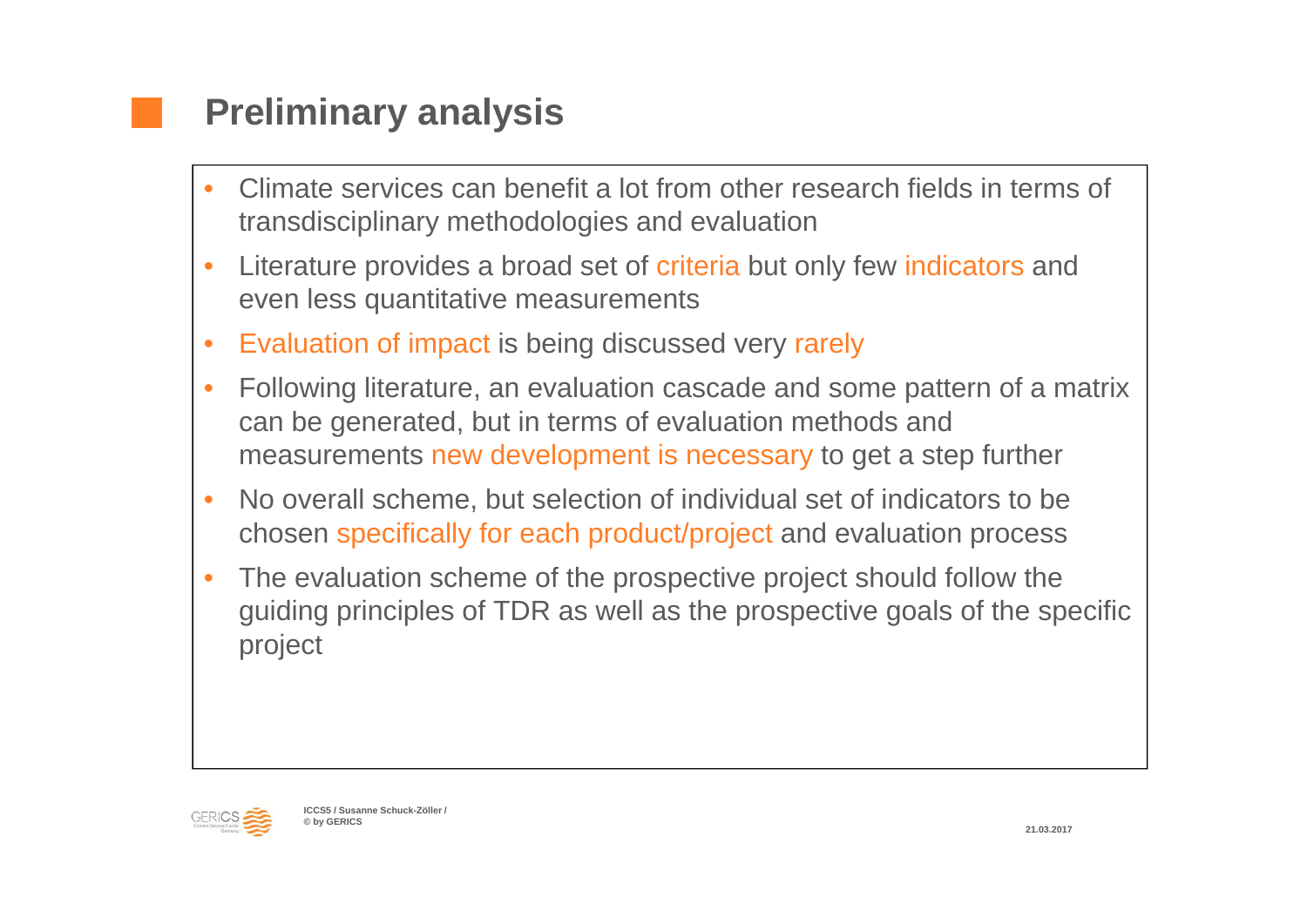

#### Open tasks

- • Evaluation of outcome and impact only makes sense a few months or even years later – funding agencies should provide enough time for evaluation or allow for a subsequent evaluation phase
- • Design of an evaluation framework is needed, that is operational (could also be a transdisciplinary process)
- • Development of appropriate (and measurable) indicators, where they are still missing



A challenge for the whole community that applies cocreation methods,

Work-in-progress, being completed together as <sup>a</sup> community effort

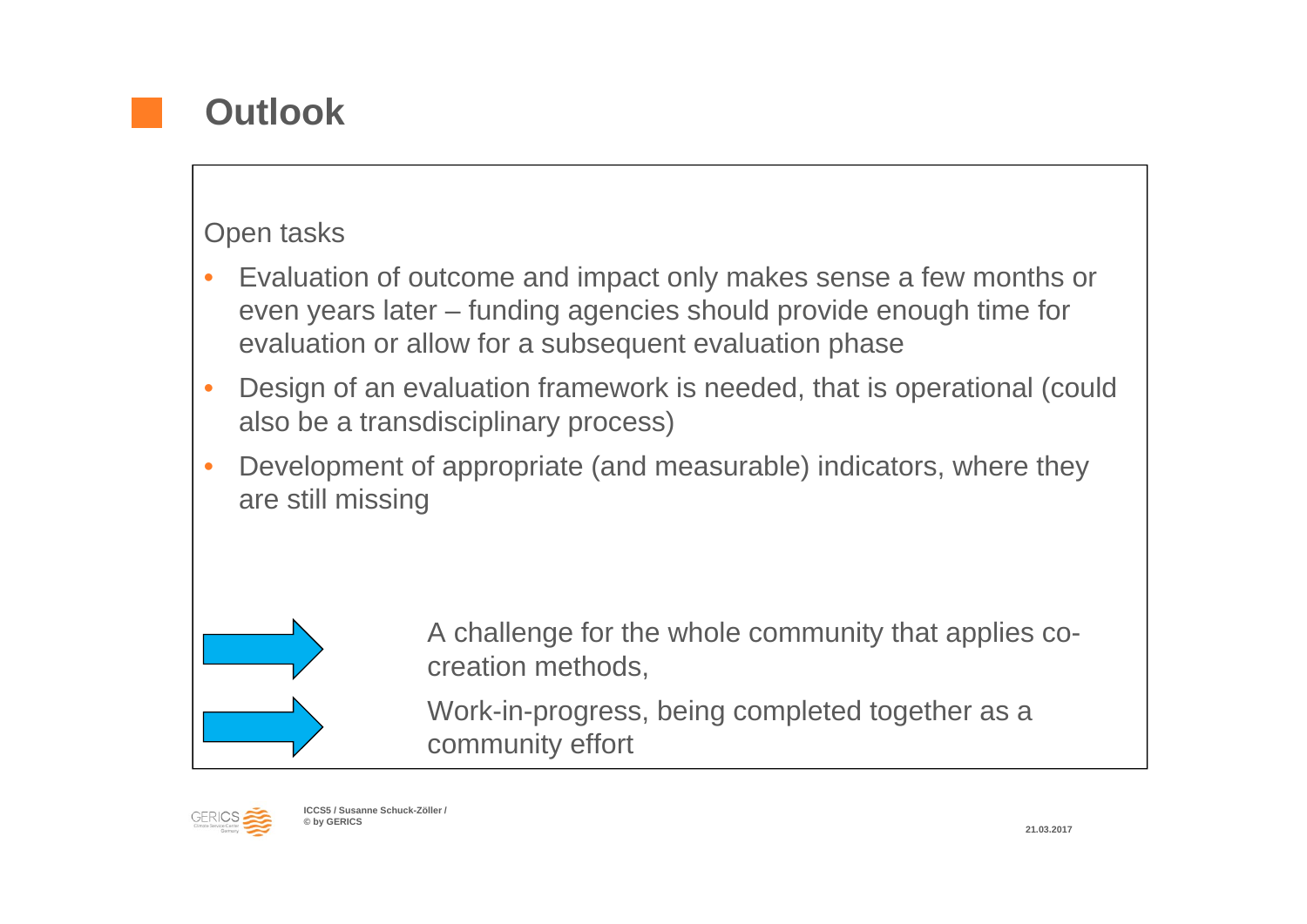## **Selected references**

- Brinkmann C, Bergmann M, Huang-Lachmann JT, Rödder S, Schuck-Zöller S (2015) Zur Integration von Wissenschaft und Praxis als Forschungsmodus - Ein Literaturüberblick. Report 23, Climate Service Center. Hamburg
- Godin, B.; Doré, C. (2005): Measuring the Impacts of Science; Beyond the Economic Dimension, Urbanisation INRS, Culture et Société. Helsinki, Finland: Helsinki Institute for Science and Technology Studies*.*  http://www.csiic.ca/PDF/Godin\_Dore\_Impacts.pdf
- Häberli R, Grossenbacher-Mansuy W, Klein JT (2001) Summary. In: Klein JT, Grossenbacher-Mansuy W, Häberli R, Bill A, Scholz RW, Welti M (ed) Transdisciplinarity. Joint problem solving among science, technology, and society: an effective way for managing complexity. Basel, Boston
- Helgenberger, S. et. al (2011), The societal impact perspective of transdisciplinary research, Presentation at the td-net conf 2011
- Jahn, T.; Keil, F. (2015): An actor-specific guideline for quality assurance in transdisciplinary research. In: Futures 65
- Mauser W, Klepper G, Rice M, Schmalzbauer BS, Hackmann H, Leemans R, Moore H (2013) Transdisciplinary global change research: the co-creation of knowledge for sustainability. In: Current Opinion in Environmental Sustainability (5): 420–431
- Pohl, C. and G. Hirsch Hadorn (2006). Gestaltungsprinzipien für die transdisziplinäre Forschung : ein Beitrag des td-net. München, oekom-Verl.
- Scherhaufer, P.; Grüneis, H. (2014): Herausforderungen und Grenzen partizipativer Projektarbeit. In: Umweltpsychologie, 18(2)
- Vaughan C, Dessai S (2014) Climate services for society: origins, institutional arrangements, and design elements for an evaluation framework. WIREs Clim Change 5